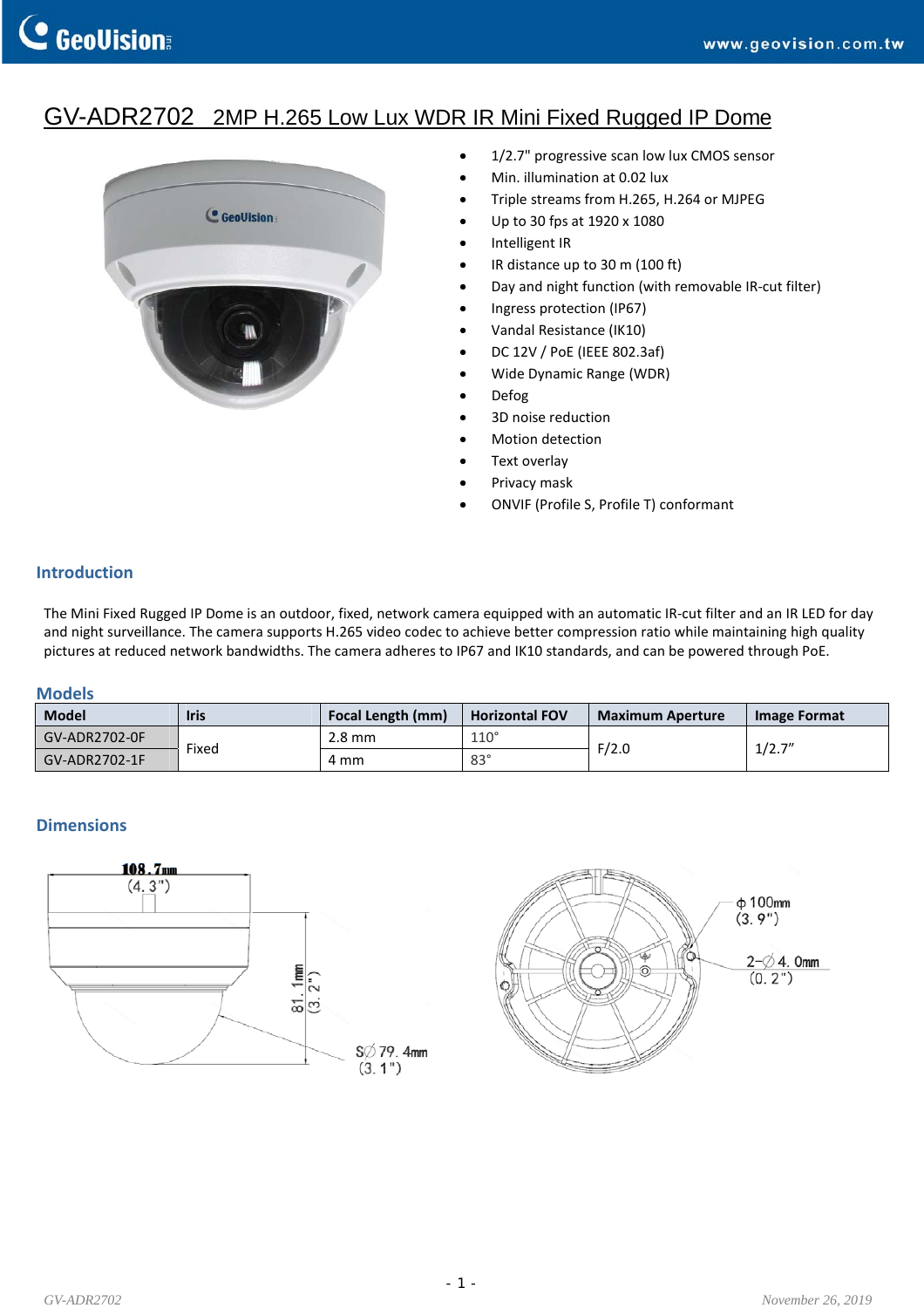## **Specifications**

| Camera                       |                                            |                                                                                                                                                                 |  |  |
|------------------------------|--------------------------------------------|-----------------------------------------------------------------------------------------------------------------------------------------------------------------|--|--|
| Image Sensor                 |                                            | 1/2.7" progressive scan low lux CMOS                                                                                                                            |  |  |
| <b>Picture Elements</b>      |                                            | 1920 (H) x 1080 (V)                                                                                                                                             |  |  |
| Minimum                      | Color                                      | 0.02 Lux (F2.0, AGC ON)                                                                                                                                         |  |  |
| Illumination                 | IR ON                                      | 0 Lux                                                                                                                                                           |  |  |
| <b>Shutter Speed</b>         |                                            | Auto / Manual (1/6 ~ 1/100000 sec)                                                                                                                              |  |  |
| <b>White Balance</b>         |                                            | Auto / Manual                                                                                                                                                   |  |  |
| <b>Gain Control</b>          |                                            | Auto / Manual                                                                                                                                                   |  |  |
| S/N Ratio                    |                                            | 52 dB                                                                                                                                                           |  |  |
| <b>WDR</b>                   |                                            | Yes                                                                                                                                                             |  |  |
| <b>Dynamic Range</b>         |                                            | Up to 72 dB                                                                                                                                                     |  |  |
| Lens                         |                                            | <b>GV-ADR2702-0F</b><br><b>GV-ADR2702-1F</b><br>2 MP                                                                                                            |  |  |
| Megapixel                    |                                            |                                                                                                                                                                 |  |  |
| Day / Night<br>Lens Type     |                                            | Yes (with removable IR-cut filter)<br>Fixed                                                                                                                     |  |  |
| Focal Length                 |                                            | $2.8$ mm<br>4 mm                                                                                                                                                |  |  |
| <b>Maximum Aperture</b>      |                                            | F/2.0                                                                                                                                                           |  |  |
| Mount                        |                                            | M12                                                                                                                                                             |  |  |
| Horizontal FOV               |                                            | $110^\circ$<br>$83^\circ$                                                                                                                                       |  |  |
|                              | Focus                                      | Fixed                                                                                                                                                           |  |  |
| Operation                    | Zoom                                       | Fixed                                                                                                                                                           |  |  |
|                              | Iris                                       | Fixed                                                                                                                                                           |  |  |
| IR LED Quantity              |                                            | 1 IR LED                                                                                                                                                        |  |  |
| Max. IR Distance             |                                            | 30 m (100 ft)                                                                                                                                                   |  |  |
| <b>Operation</b>             |                                            |                                                                                                                                                                 |  |  |
| Video Compression            |                                            | H.265, H.264, MJPEG                                                                                                                                             |  |  |
| <b>Video Streaming</b>       |                                            | Triple streams from H.265, H.264 or MJPEG                                                                                                                       |  |  |
|                              | <b>Main Stream</b>                         | 1920 x 1080 (Default), 1280 x720                                                                                                                                |  |  |
| <b>Video Resolution</b>      | Sub Stream                                 | 1280 x 720, 720 x 576, 704 x 288, 640 x 360 (Default), 352 x 288                                                                                                |  |  |
|                              | <b>Third Stream</b><br>(Closed by Default) | 720 x 576, 704 x 288, 640 x 360, 352 x 288                                                                                                                      |  |  |
| <b>Frame Rate</b>            |                                            | 30 fps at 1920 x 1080 (60 / 50 Hz)<br>* The frame rate and performance may vary depending on the number of connections<br>and data bitrates (different scenes). |  |  |
| <b>Video Analytics</b>       |                                            | Motion Detection, Tampering Alarm                                                                                                                               |  |  |
| <b>Image Setting</b>         |                                            | Brightness, Contrast, Saturation, Sharpness, Flicker-less, Image Orientation                                                                                    |  |  |
| <b>Network</b>               |                                            |                                                                                                                                                                 |  |  |
| Interface                    |                                            | 10/100 Ethernet                                                                                                                                                 |  |  |
| Protocol                     |                                            | 802.1x, ARP, DHCP, DDNS, DNS, DynDNS, FTP, HTTP, HTTPS, ICMP, IGMP, IPv4, NTP,<br>QoS, RTCP, RTP, RTSP, SMTP, TCP, UDP, UPnP, ONVIF (Profile S, T)              |  |  |
| <b>Mechanical</b>            |                                            |                                                                                                                                                                 |  |  |
| <b>Temperature Detector</b>  |                                            | No                                                                                                                                                              |  |  |
| Camera Angle                 | Pan                                        | $0^\circ$ ~ 360 $^\circ$                                                                                                                                        |  |  |
| Adjustment                   | Tilt                                       | $0^\circ \sim 75^\circ$                                                                                                                                         |  |  |
| Connectors                   | Power                                      | DC Jack (DC 12 V, 1.25 A), PoE                                                                                                                                  |  |  |
|                              | Ethernet                                   | RJ-45 connector                                                                                                                                                 |  |  |
| General                      |                                            |                                                                                                                                                                 |  |  |
| <b>Operating Temperature</b> |                                            | $-30^{\circ}$ C ~ 60°C (-22°F ~ 140°F)                                                                                                                          |  |  |
| Humidity                     |                                            | 10% ~ 90% (no condensation)                                                                                                                                     |  |  |
| Power Source                 |                                            | 12 V DC / PoE (IEEE802.3af)                                                                                                                                     |  |  |
| Max. Power Consumption       |                                            | 4.5 W                                                                                                                                                           |  |  |
| <b>Dimensions</b>            |                                            | $\varnothing$ 108.7 x 81.1 mm ( $\varnothing$ 4.3" x 3.2")                                                                                                      |  |  |
| Weight                       |                                            | 0.37 kg (0.81 lb)                                                                                                                                               |  |  |
| <b>Ingress Protection</b>    |                                            | <b>IP67</b>                                                                                                                                                     |  |  |
| <b>Vandal Resistance</b>     |                                            | <b>IK10</b>                                                                                                                                                     |  |  |
| Regulatory                   |                                            | FCC, CE, RoHS, UL compliant                                                                                                                                     |  |  |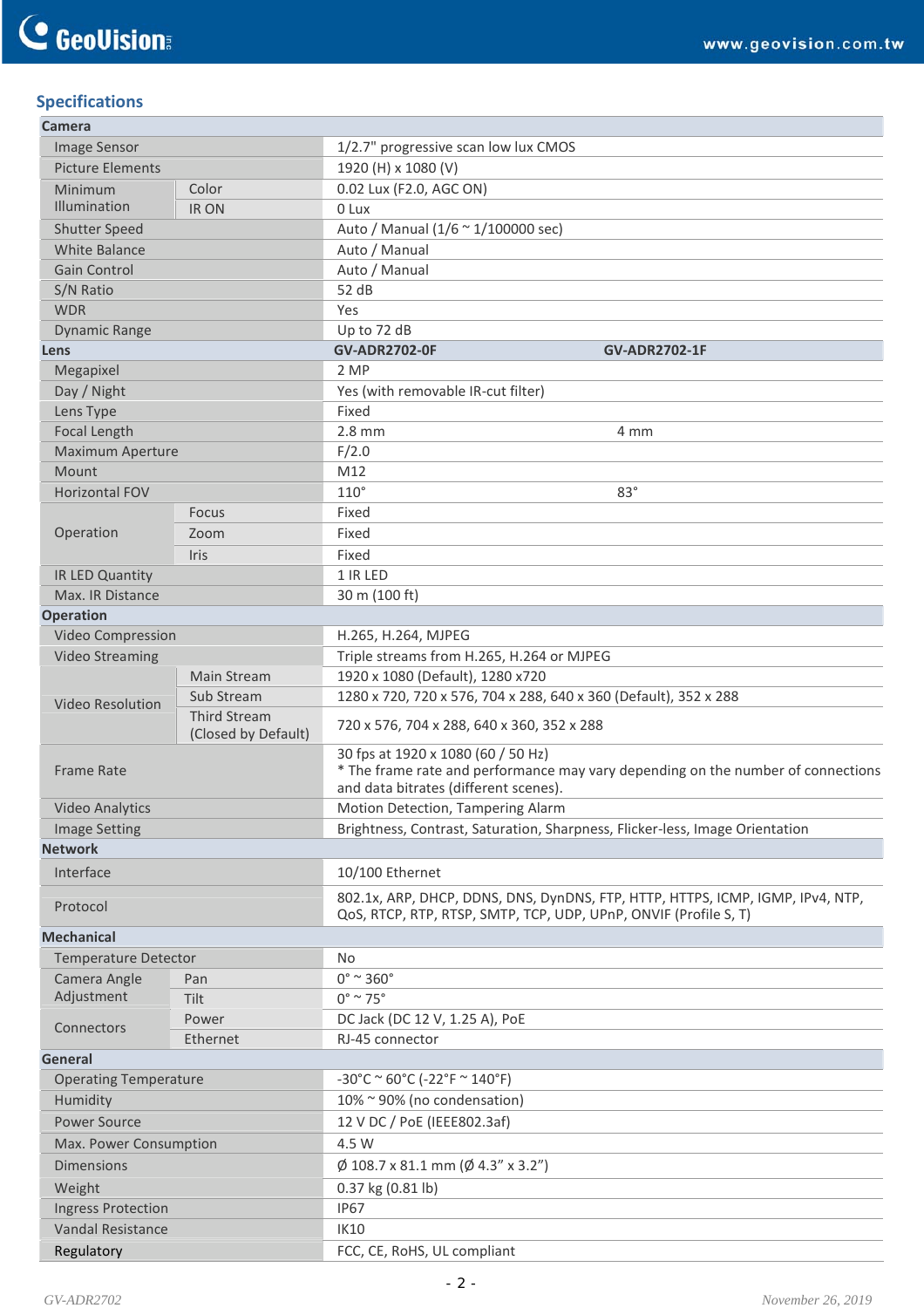## **Web Interface**

| Installation Management        | Web-based configuration                                                                                                                                                                                                      |  |
|--------------------------------|------------------------------------------------------------------------------------------------------------------------------------------------------------------------------------------------------------------------------|--|
| Maintenance                    | Firmware upgrade through Web Browser or GV-IP Device Utility (V8.7.2.1)                                                                                                                                                      |  |
| <b>Access from Web Browser</b> | Live View, Video Recording, Change Video Quality, Bandwidth Control, Image<br>Snapshot, Defog, Text Overlay, Image Masking                                                                                                   |  |
| Language                       | Czech, English, French, German, Italian, Russian, Traditional Chinese                                                                                                                                                        |  |
| <b>Applications</b>            |                                                                                                                                                                                                                              |  |
| Software Supported             | GV-DVR / NVR (V8.8.0), GV-VMS (V17.1.0.100), GV-Control Center (V3.5.1), GV-Edge<br>Recording Manager Windows version (V1.4.0.0), GV-Recording Server / Video<br>Gateway (V1.4.2), GV-Redundant / Failover Server (V1.1.0.0) |  |
| <b>Smart Device Access</b>     | GV-Eye for iOS and Android                                                                                                                                                                                                   |  |
| Live Viewing                   | Browser (IE, Firefox, Safari), Mobile App                                                                                                                                                                                    |  |
|                                |                                                                                                                                                                                                                              |  |

#### **Note:**

- 1. It is required to apply patch files to some of the supported software.
- 2. Do not use clothes or any ordinary material to clean the camera cover since they may result in scratches.
- 3. Specifications are subject to change without notice.

### **Packing List**

- 1. GV‐ADR2702 IR Mini Fixed Rugged IP Dome
	- 4. Drill Template Paster
- 3. Screw Kit

2. Waterproof Rubber Set

- 5. Download Guide
- 6. Warranty Card

## **Accessories**

| <b>Model No.</b>                                   | <b>Name</b>                 | <b>Details</b>                                                                                                                                                                     |
|----------------------------------------------------|-----------------------------|------------------------------------------------------------------------------------------------------------------------------------------------------------------------------------|
| GV-Mount107 (must be<br>used with GV-Mount213)     | Pendant Bracket             | Dimensions: Ø 120 x 334 mm (Ø 4.72"<br>x 13.15'<br>Weight: 0.74 kg (1.63 lb)                                                                                                       |
| GV-Mount211P                                       | Wall Mount Bracket          | Dimensions: Ø 233 x 126 x 126 mm (Ø<br>$9.2'' \times 5'' \times 5''$<br>Weight: 1 kg (2.2 lb)                                                                                      |
| GV-Mount213                                        | Wall / Ceiling Box Mount    | Dimensions: $\emptyset$ 109 x 39 mm ( $\emptyset$ 4.3" x<br>1.5 <sup>''</sup><br>Weight: 0.2 kg (0.44 lb)                                                                          |
| GV-Mount300-2                                      | <b>Convex Corner Mount</b>  | Dimensions: 137 x 233 x 160 mm<br>$(5.4'' \times 9.17'' \times 6.3'')$<br>Weight: 1.65 kg (3.64 lb)                                                                                |
| GV-Mount310-2                                      | <b>Concave Corner Mount</b> | Dimensions: 111.2 x 369.9 x 210 mm<br>$(2.6'' \times 11.4'' \times 6.6'')$<br>Weight: 1.65 kg (3.64 lb)                                                                            |
| GV-Mount420<br>(must be used with<br>GV-Mount211P) | Pole Mount Bracket          | Dimensions: Ø 120 x 120 x 53.4 mm (Ø<br>$4.7'' \times 4.7'' \times 2.1''$<br>Weight: 0.45 kg (0.99 lb)<br>Steel Strap Diameter: $\emptyset$ 67 ~ 127 mm<br>$(\emptyset$ 2.6" ~ 5") |
| GV-Mount704 (must be<br>used with GV-Mount107)     | <b>Extension Tube</b>       | Dimensions: Ø 3.5 x 10 or 20 or 30 or<br>50 cm (Ø 1.38 x 3.9 or 7.9 or 11.8 or<br>19.7"<br>Weight: 225g or 360g or 500g or 780g<br>(0.5 lb or 0.79 lb or 1.1 lb or 1.72 lb)        |